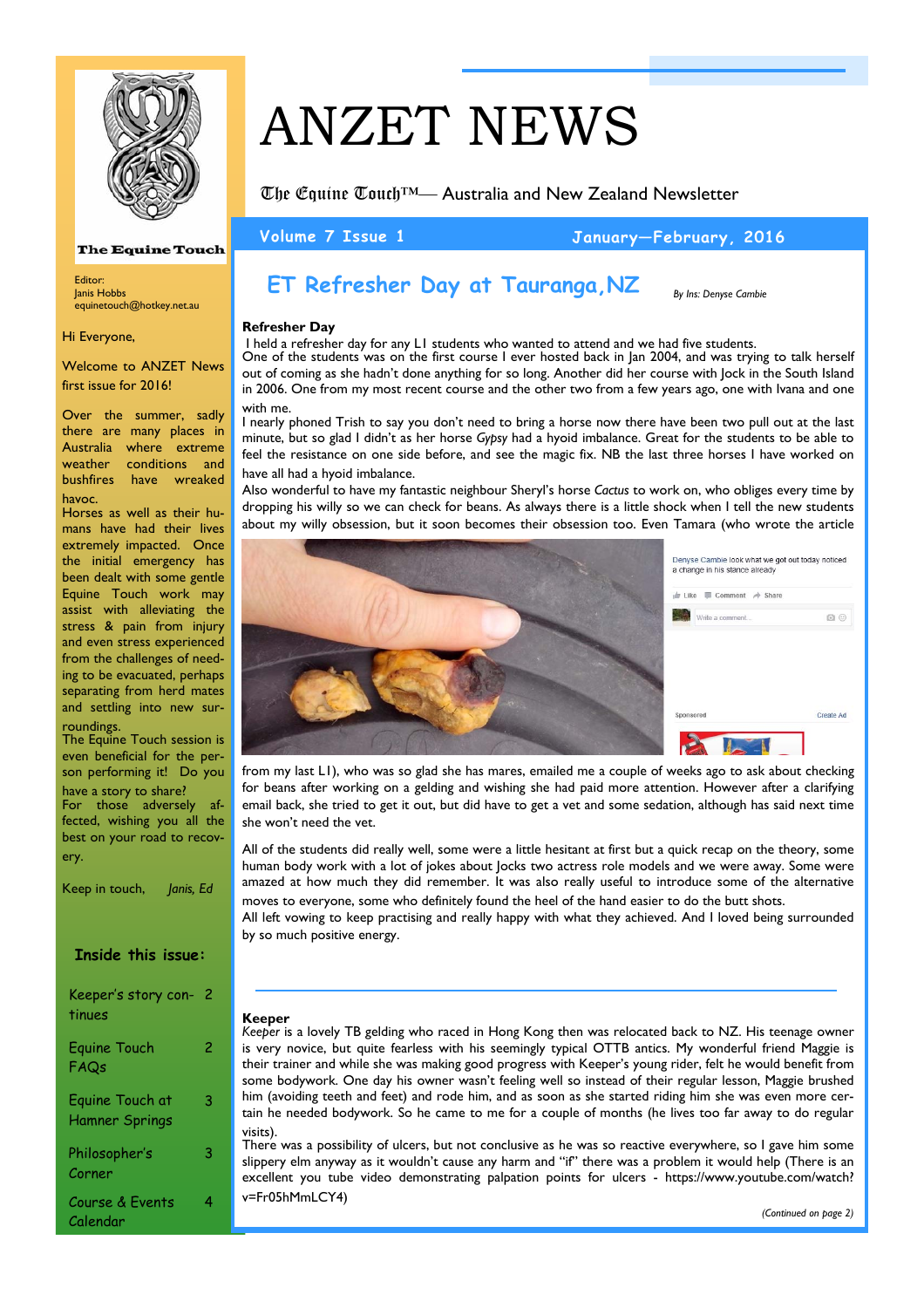# **Page 2 The Equine Touch™— Australia and New Zealand Newsletter**

#### *(Continued from page 1)*

*Keeper* was in a lot of pain and very free with both teeth and feet, and extremely sensitive to touch almost everywhere on his body. His tail swished constantly when both ridden and being groomed or having bodywork. His young owner had accepted that it was normal for him to bite and kick when he was being groomed as he was a "TB".

We don't know his history but he reminded me of a horse I worked on many years ago who had been in a racing pile up, shunted from behind, turned out for six months to rehab and when that didn't work was sent off on the meat truck. He was a good looking horse so was taken on by a very unscrupulous trainer and sold on as an eventing prospect. The new owner had him for two years during which time she only rode him for three months, and spent the rest of the time trying special shoes, special \$1000 a month injections etc, and was going to have him put down when I begged her to let me work on him. But I digress (maybe that's another success story for the newsletter one day?).

*Keeper* stayed with me for 2 months and his body changed totally, he wasn't in work during this time but he developed some roundness, and the tight muscles relaxed into soft and supple muscles. Unfortunately with the changes came an intermittent lameness accompanied by a soft swelling in the hip area. I think the problem was always there but unseen as he was so very sore all over, and when we removed all of the outer layers of pain, as Jock would say, we found the criminal.

He was still reactive but each session was less reactive. I knew he had a willy bean as I had felt it when he dropped on the first session but I wasn't quick enough to get it out, and he absolutely refused to drop after that. Finally he dropped again in the 13<sup>th</sup> ET session and I got most of it, then removed the rest the next time. I had been thinking when he went to the vet for his lameness issues that he needed sedating to remove it as he was still pretty free with his feet if you went near that area, and if he wasn't going to drop…

*Keeper* went home and was allowed some more time to heal, however is still unsound so is heading to a specialist equine vet. He has continued to gain condition without huge amounts of feed or grass as you can see from the photos, and his attitude has completely changed. His young owner's dad now spends a lot of time giving him scratches, cuddles and smooches in the paddock, a very long way from the horse who used to bite and kick just being groomed, and exploding if you applied any leg when riding.

*Keeper* is one very lucky horse. His young owner now has a schoolmaster to ride and while we all hope the specialist equine vet will be able to find a cause of his lameness and be able to fix it, if not Keeper has a home for life with his owners even if he is only a paddock ornament.



And his owner wants to make sure her new schoolmaster and *Keeper* have regular ET - I haven't mentioned it yet, but my plan is for his young owner to do an ET course when she is a little older and then she can do much of the work herself – and yes I am doing myself out of some regular paying work but I will get far more than \$ in the long term.



# **FAQs — Email your Equine Touch related questions to equinetouch@hotkey.net.au**

**Question***: Is it best to avoid performing Equine Touch on a horse on medication? Specifically 'bute' and anti-biotics? I have always been cautious and tend to delay working on horse until it is off the medication believing that the ET work may influence the way the body processes the substances. Is this correct? Am I being too cautious?* 

### **Answer :** (From Ivana Ruddock)

Yes, you are right. We were always cautious about working with animals/humans on medication. The distribution of the substance in the body is one reason and also I can see slight issues with the detoxification. Bodywork, just like any other holistic modality such as homeopathy, acupuncture, cranio sacral, and even nutrition changes, can trigger detox reaction and with the body already coping with the drugs this can be too much. At least these two things have to be taken into consideration when we work on the horse/dog under medication. We have to weigh the positive and potential negatives.

So, yes, there could be a negative side especially if we overworked or overloaded the body. On the other hand, performing bodywork on a horse on medication, as sometimes is necessary with horses or dogs on long term medication, CAN bring positive changes by helping to release fascia thus helping the drugs to circulate more freely \* and also the ET can provide the benefit of relaxation; balancing the autonomic nervous system can help with coping with the disease. So, before working on the animal or human on medication we have to consider those risks and if we decide to work we need to make sure that the first session will be gentle, light and short with time afterwards to allow the body to detox and rebalance before addressing it with the second session. Always listen to the body and feedback from the animal. Therefore, if the moves and procedures are not received positively rather choose to finish the session early and not force it on the animal.

So, as usual, LESS IS BEST and listen to the animal, observe the feedback and act accordingly.

(\* There has been some new research done on fascia and cancer patients and I will write a brief summary soon.)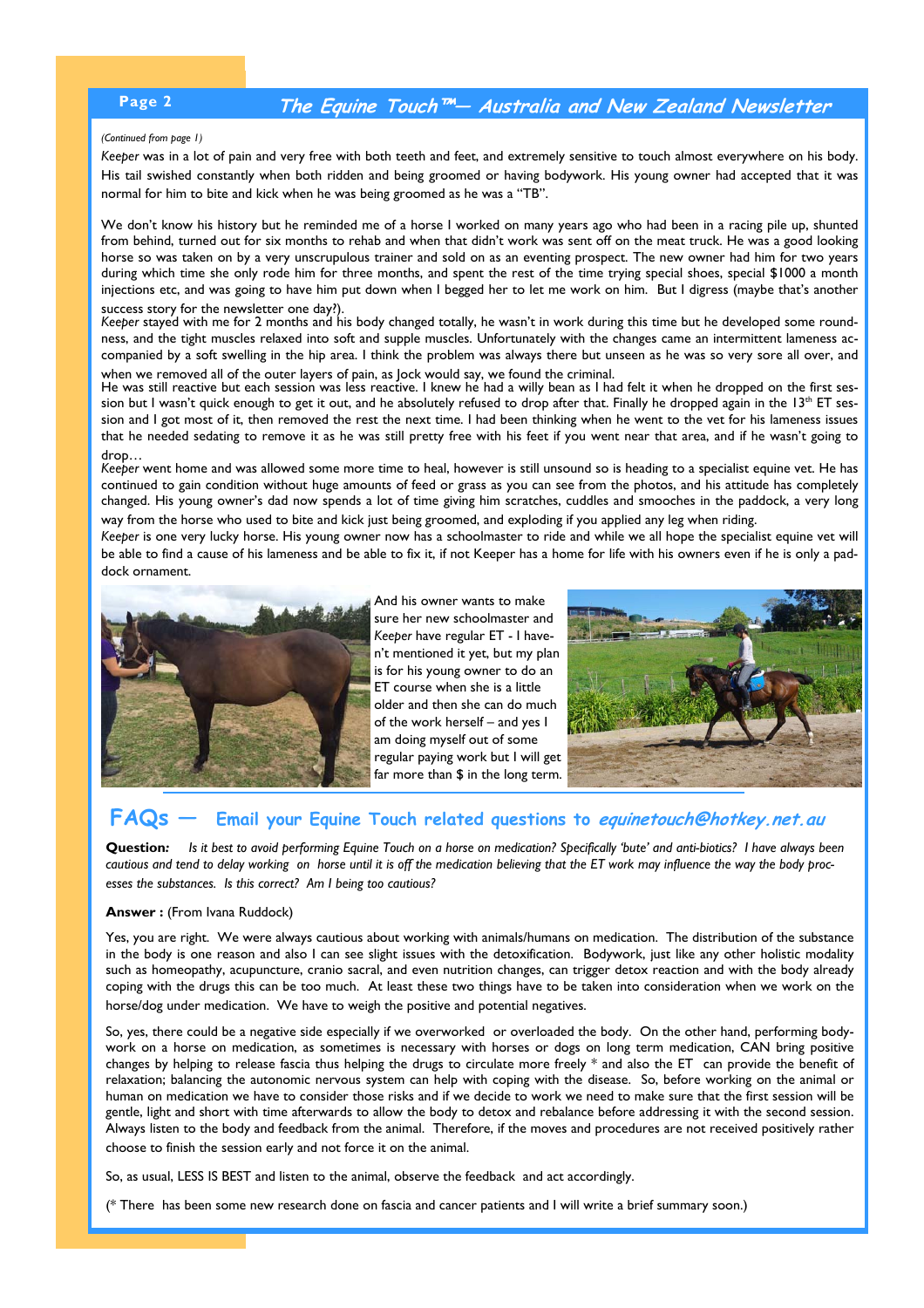# **Volume 7 Issue 1 Page 3 <b>Page 3 Page 3**

# **Level 1 Equine Touch at Hamner Springs, South Island, NZ**

Level 1 ET, Hamner Springs, Sth Island, NZ *Ins: Janice Clyma*



# **Equine Touch – Philosopher's Corner By Janis Hobbs**

## **Equine Touch—holistic approach, part of a team**

The Equine Touch is an holistic modality, we address the whole horse, not just the part of the horse considered to be "in trouble". As a stand-alone modality Equine Touch can do much to enhance the quality of life of horses lucky enough to have dedicated and caring owners seeking every means to support their horses in the life they, the owners, choose for them. Suggesting to owners that attention be paid to other *Equine Elements of Influence* such as corrective trimming, equine dentistry, appropriate nutrition, saddle fit, training regimes and even where horses are housed is all part of the holistic approach, we as Equine Touch practitioners, espouse.

Sometimes as practitioners we are faced with a situation where we may need to evaluate if what we are doing is contributing to the improvement of the horse's situation and if it is ethical to continue offering ET sessions. It is not ethical in my belief to continue if you do not believe that ET can be effective in helping the horse further. Perhaps it is time for the owner to seek some alternative input to resolve the current "stumbling block" to progress and return to Equine Touch sessions again in the future? Wonderful as it may be, Equine Touch is not the "silver bullet", the answer to all conditions, every time, that we may wish it to be. The same could be said of other modalities as well, I believe, and changing the approach may be the key to overcoming the issue that is currently inhibiting the recovery process.



I am thinking here of a situation where the pony pictured is "a work in progress", receiving regular barefoot trimming aiming to restore healthy function in his laminitic feet. His nutrition is carefully monitored and he is also on some herbal "teas" (in his chaff) to help deal with discomfort associated with his condition.

Are the Equine Touch sessions I provide resolving his condition? Soft tissue work cannot "fix" the problem in his feet however it can certainly assist him in providing relief (albeit temporary) for his musculature which is "under siege" as he applies compensatory stances while transitioning (hopefully) to better function. In my view this is an important role for The Equine Touch, that is, working as part of a team to assist a horse in need.

The owner reported the pony was moving a little better in the following days. Some relief but still not out of the woods by a long way.